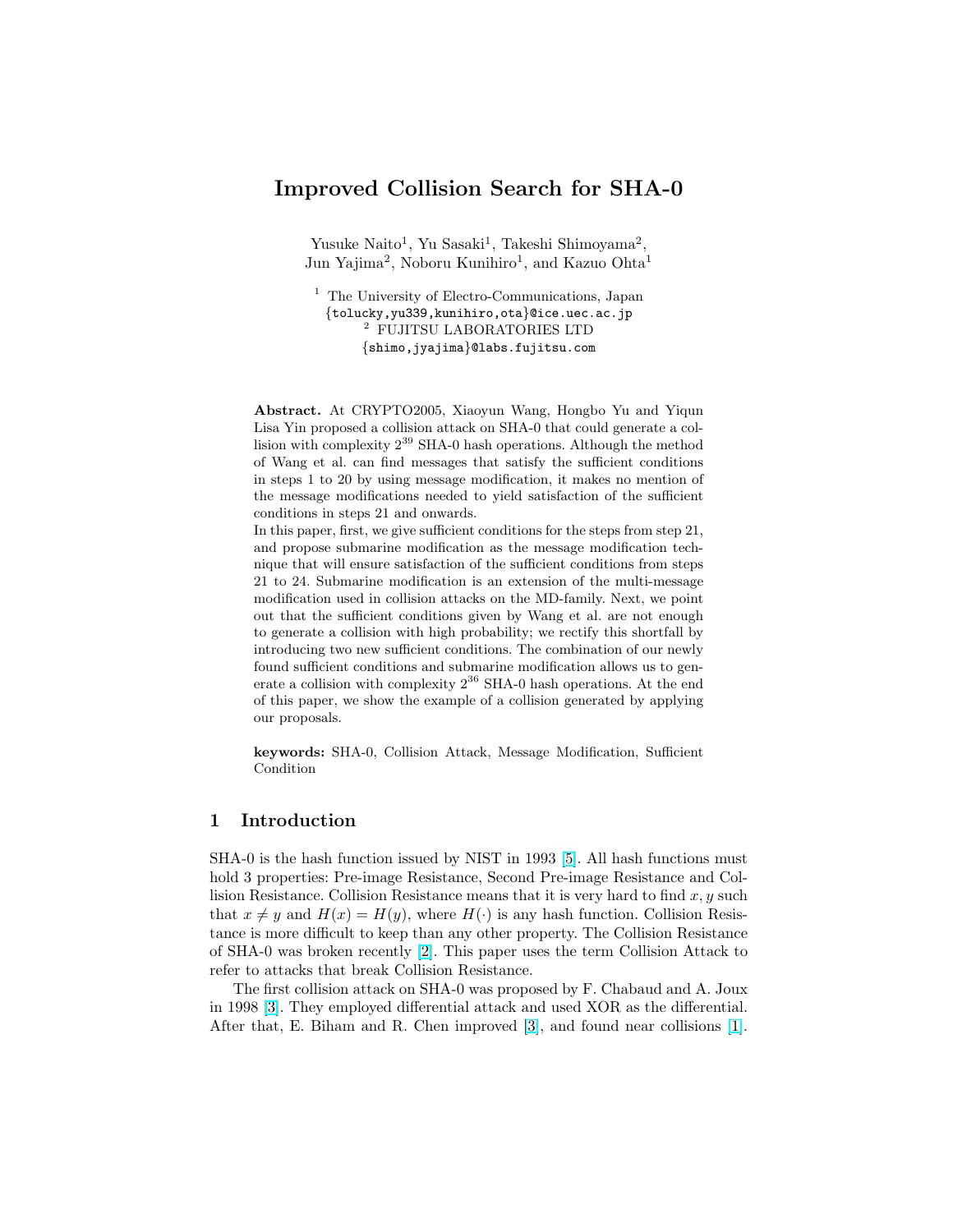Near collision means x, y such that  $x \neq y$  and  $H(x)$ ,  $H(y)$  differ only by a small number of bits. At the rump session of CRYPTO2004, the first announcement of finding a collision of SHA-0 was made by A. Joux [\[4\]](#page-14-0). Details of this attack were presented in EUROCRYPT2005 by E. Biham, R. Chen, A. Joux, P. Carribault, W. Jalby and C. Lemuet [\[2\]](#page-14-0). In 2004, Wang proposed an independent collision attack method on SHA-0 [\[10,11\]](#page-14-0). Wang's method uses the differential attack approach in which numerical operations are used as the differential. Subsequently, X. Wang, H. Yu and Y. Lisa Yin proposed an improved version of Wang's attack [\[14\]](#page-14-0). This method has complexity of  $2^{39}$  SHA-0 hash operations, and is the most efficient collision attack method proposed so far.

The method of Wang et al. can be divided into 2 phases. In the pre-computation phase, a differential path and conditions that indicate that a collision is possible are constructed. In this paper, we call these conditions "sufficient conditions". Sufficient conditions define the triggers for ending collision search. In the collision search phase, an input message satisfying all sufficient conditions is searched for. If this message is found, a collision can be generated. In this phase, message modification is used to efficiently find a message that satisfies the sufficient conditions.

According to Wang et al., in the case of SHA-0, a message satisfying sufficient conditions from steps 1 to 20 can be located efficiently by using message modification. The specification of SHA-0 states that the messages used in steps 1-16 are input messages, whereas messages used in steps after 16 are determined by message expansion as is defined by the specification of SHA-0. In the method of Wang et al., messages satisfying the sufficient conditions in steps 1-16 can, with probability 1, be generated by using message modification. Since steps 1-16 are not affected by the limitations placed on message expansion, it is possible to choose values of chaining variables to satisfy all sufficient conditions, and then calculate messages that can yield these chaining variables. Regarding the sufficient conditions in steps 17-20, if these conditions are not satisfied and message modification is executed, these sufficient conditions are satisfied with probability of almost 1. Since the steps from 17 are affected by message expansion, the message modification in steps after 16 proposed by Wang et al., is executed by generating the differential in the step not affected by message expansion. Since this differential (We call this differential "transmission differential") is transferred to subsequent steps, sufficient conditions are satisfied by the transferred differential. We call this method "transmission method". Without using these methods, the probability that a sufficient condition is satisfied in 1 time is  $\frac{1}{2}$ . For example, suppose there exists 1 condition in step  $i$  and the complexity to calculate all necessary operations up to step  $i$  is  $j$  steps. In this case, the number of steps needed to ensure the success of step i is  $2j$  (on average). By using these methods, if the complexity of message modification is  $p$  steps, the number of steps needed to ensure the success of step i is  $j + \frac{1}{2} \cdot p$  (on average). Since we choose message modification such that the complexity is  $p < j$ , message modification reduces the complexity by  $j - \frac{1}{2} \cdot p$  steps. Therefore, we can efficiently locate a collision by using message modification. Note that message modifica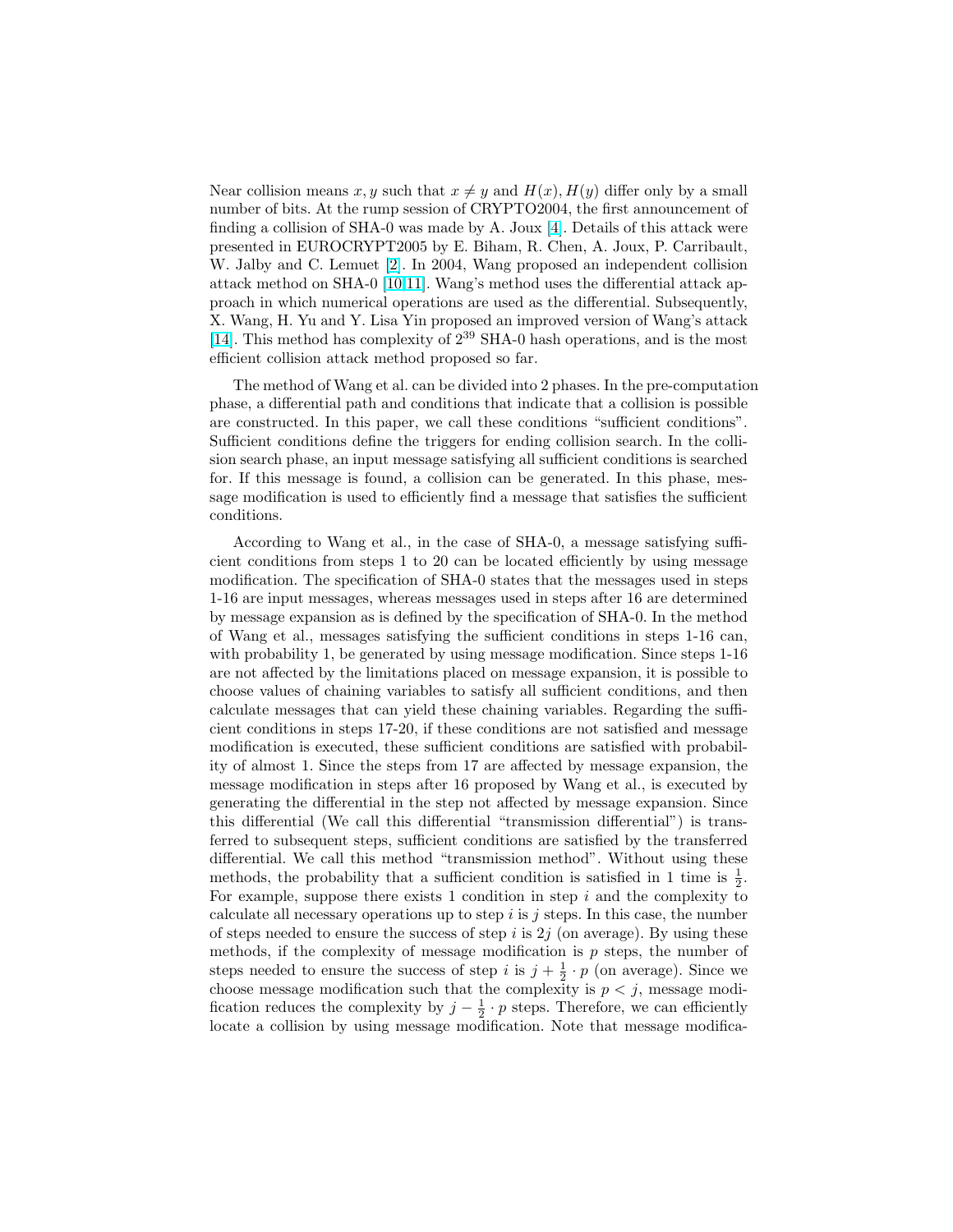tion in the steps after 16 is particularly important in reducing the complexity of collision search.

### Our Results

Our paper makes 2 contributions.

- 1st Result: Wang et al. have not proposed message modification to satisfy the sufficient conditions from step 21; their solution is random search. In this paper, we propose message modification for steps 21-24. We call this proposal "submarine modification". It takes advantage of the ideas of multimessage modification for the MD-family (we call multi-message modification for the MD-family "cancel method") and transmission method (Details are described below). Since the same discussion about the complexity of message modification made with regard to the proposal of Wang et al., discussed above, can be applied to submarine modification, submarine modification can more efficiently satisfy the sufficient conditions than random search. Since the structure of the MD-family or SHA-1 is very similar to that of SHA-0, submarine modification may also be applicable to those hash functions.
- 2nd Result: We show that the sufficient conditions given by Wang et al. are missing two conditions, and then describe the missing sufficient conditions.

From the second result, even if a message satisfying all sufficient conditions given by Wang et al. is found, collision search does not always succeed. Since their conditions are two short, their method will fail with probability  $\frac{3}{4}$ . We identify the two missing sufficient conditions and use them with our submarine modification proposal to search for a collision. Considering the fact that the number of sufficient conditions in steps 21-24 is 4 and given the complexity of submarine modification, a computer experiment finds that our method finds a collision with complexity  $2^{36}$  SHA-0 hash operations. The PC used had a Pentium4 3.4GHZ CPU(OS: Linux 2.6.9 (Fedora Core 3, Red Hat 3.4.2), Compiler: gcc 3.4.2-i386). In the fastest case, a collision was found in 8 hours. The average time to find a collision was roughly 100 hours.

#### Overview of Our Main Idea: Submarine Modification

Submarine modification uses two ideas of message modifications, "transmission method" and "cancel method". We can satisfy sufficient conditions for up to step 24 by using submarine modification.

"Transmission method" is the method that can satisfy sufficient conditions for up to step 21 of SHA-0 (Wang et al. apply transmission method to sufficient condition for steps 17-20. We confirm that transmission method is applicable to satisfy sufficient conditions for steps 17-21). Namely, transmission method can satisfy sufficient conditions for 5 steps from a start step of transmission.

"Cancel method" is the method that uses the idea of the local collision. The local collision is the method where we create a differential and offset the differential in within several. We construct the method that inputs differentials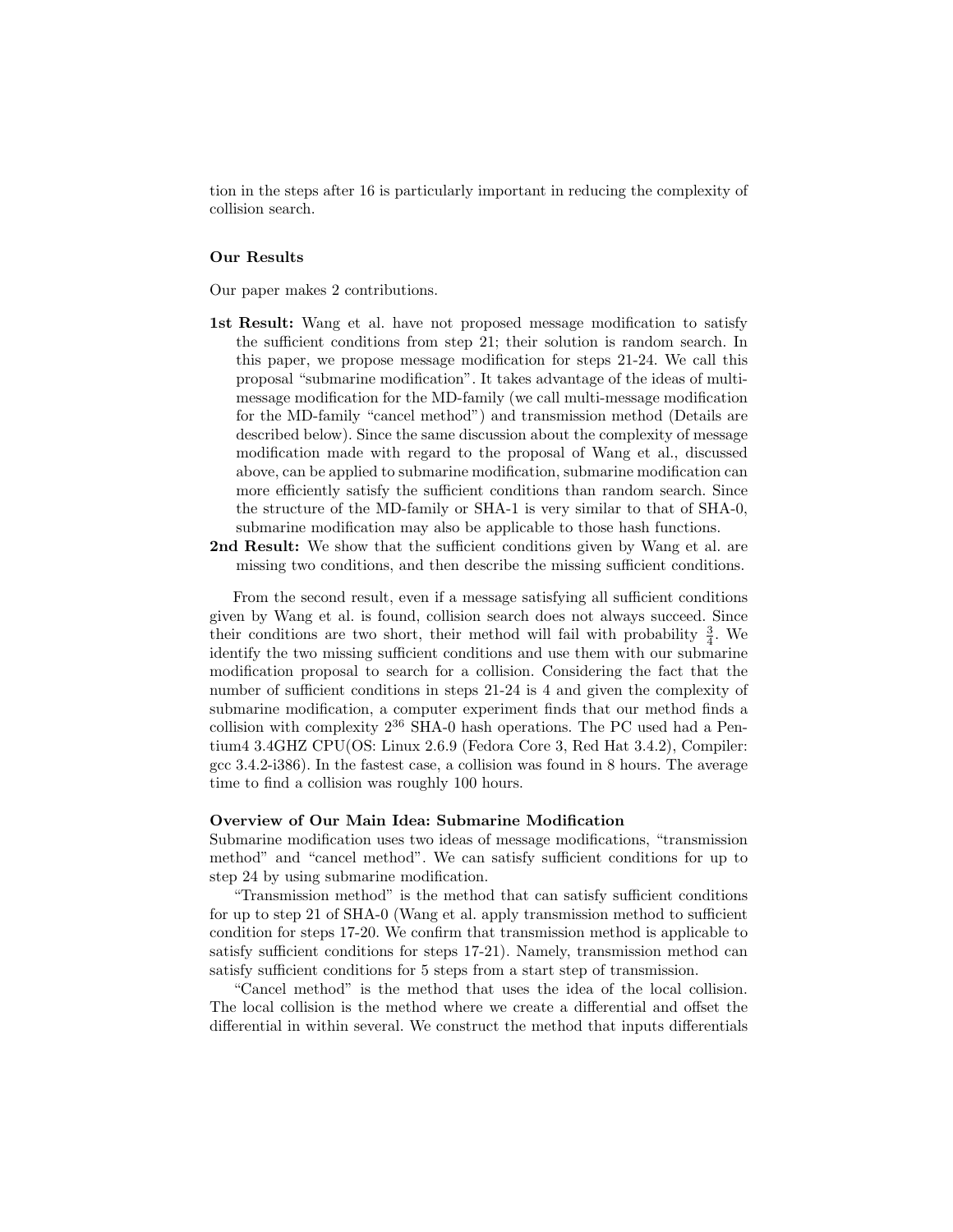and offsets the effects of these differentials before step 16 such that the differential (we call this differential "latent differential") appears again from step 17 due to message expansion after the differential is offset. Differentials don't appear for steps between the step where the differential offsets and the step where the latent differential appears. We call these steps "latent period". We denote the number of steps in latent period after step  $17$  as t. Influence of differentials created before the step where the latent differential appears does not occur. Cancel method is the method with which the sufficient condition for the step where the latent differential appears is satisfied by using the latent differential. We use the idea of cancel method in order to allow the start step of transmission to locate between step 17 to step 19. Note that cancel method itself does not use transmission of the latent differential.

The method that we propose in this paper satisfies sufficient conditions for up to step 24. If we use transmission method to satisfy sufficient conditions for up to step 24, we need to extend the range where the transmission differential can be started from step 16 to step 19. We can realize it by using the idea of cancel method. Since maximum number of latent period after step 17 for SHA-0 is  $t = 3$ , we can extent the range of the start step of transmission from step 16 to step 19 if we adopt the transmission differential as the latent differential. The latent differential can be created by using cancel method. Since there exists no influence for satisfied sufficient conditions in latent period by using cancel method, and we can satisfy sufficient conditions for 5 steps from the start step of transmission by applying transmission method. Since this method takes advantage of the differentials whose local effects are cancelled in the earlier steps, we call this message modification technique "submarine modification".

## 2 Structure of SHA-0[\[5\]](#page-14-0)

SHA-0 is a hash function issued by NIST in 1993. SHA-0 has the Merkle-Damgård structure, therefore, it repeatedly applies a compression function. SHA-0 input is an arbitrary length message  $M$ , and SHA-0 output is 160 bit data  $H(M)$ . If the length of the input message is not a multiple of 512, the message is padded to realized a multiple of 512 bits. The padding process is  $M^* = M||10...0$ . First, 1 is added, and then as many 0's as are needed. Padded message  $M^*$  is divided into several messages  $M_i$  each 512 bits long  $(M^* = (M_1||M_2||...||M_n)).$ These divided messages are input to the compression function.

 $h_1 = compress(M_1, IV) \rightarrow h_2 = compress(M_2, h_1) \rightarrow \cdots \rightarrow h_n = compress(M_n, h_{n-1})$  $H(M) = h_n$ 

In this paper, we call the calculation performed in a single run of the compression function 1 block. IV in the above expression is defined as  $(a_0, b_0, c_0, d_0, e_0)$  $(0x67452301,0xefcdab89,0x98badcfe,0x10325476,0xc3d2e1f0)$ . We next explain the structure of the compression function of SHA-0. All calculations in this are 32-bit. In this paper, we exclude the description of "mod  $2^{32}$ ".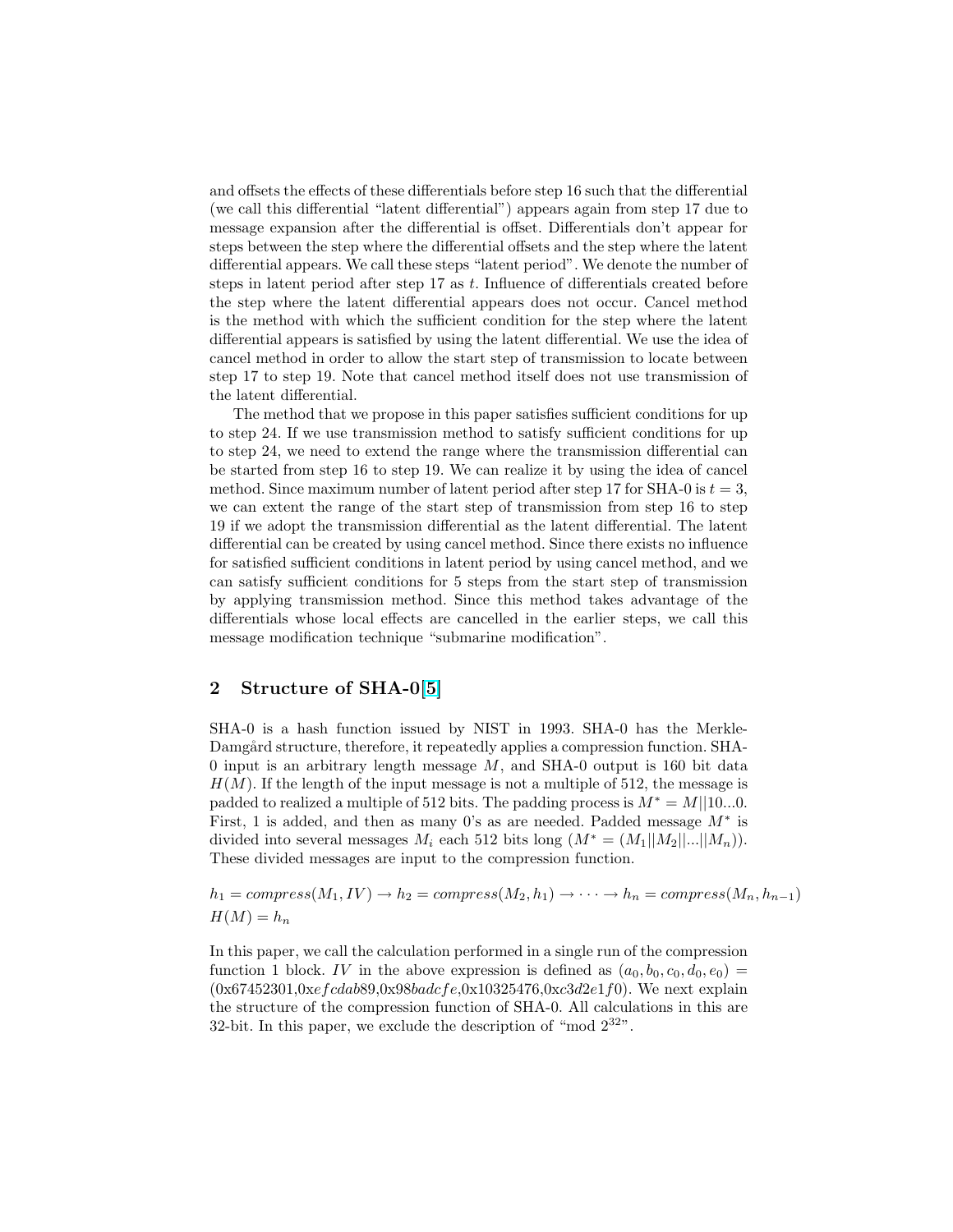**Procedure 1.** Divide the input message  $M_i$  into 32 bit messages  $m_0, m_1, ..., m_{15}$ . **Procedure 2.** Calculate  $m_{16}$  to  $m_{79}$  by  $m_i = m_{i-3} \oplus m_{i-8} \oplus m_{i-14} \oplus m_{i-16}$ **Procedure 3.** Calculate chaining variables  $a_i, b_i, c_i, d_i, e_i$  in step i by the following procedures.

$$
a_i = (a_{i-1} \lll 5) + f(b_{i-1}, c_{i-1}, d_{i-1}) + e_{i-1} + m_{i-1} + k_{i-1},
$$
  
\n
$$
b_i = a_{i-1}, c_i = b_{i-1} \lll 30, d_i = c_{i-1}, e_i = d_{i-1}
$$

" $\lll$  j" denotes left cyclic shift by j bits. Repeat this process 80 times. Initial values  $a_0, b_0, c_0, d_0, e_0$  for the compression function of the first block are IV.  $a_0, b_0, c_0, d_0, e_0$  for the compression function from the second block are the output values of the previous block. Steps 1-20 are called the first round. Steps 21-40, 41-60, and 61-80 are the second, third, and fourth rounds, respectively,  $k_i$  is a constant defined in each round. Function  $f$  is a boolean function defined in each round. The specifications of  $k_i$  and  $f$  are shown in Table 1.

| ∣round∣ | function $f$                                                                     | constant $k_i$  |
|---------|----------------------------------------------------------------------------------|-----------------|
|         | $(b \wedge c) \vee (\neg b \wedge d)$                                            | 0x5a827999      |
|         | $b \oplus c \oplus d$                                                            | 0x6ed9eba1      |
| 3       | $ (b \wedge c) \vee (c \wedge d) \vee (d \wedge b) $ 0x8 <i>f</i> 1 <i>bbcdc</i> |                 |
|         | $b \oplus c \oplus d$                                                            | $\alpha$ 62c1d6 |

**Table 1.** Function  $f$  and Constants  $k$  in SHA-0

**Procedure 4.**  $(a_0 + a_{80}, b_0 + b_{80}, c_0 + c_{80}, d_0 + d_{80}, e_0 + e_{80})$  is the output of the compression function.

## 3 Collision Attack by Wang et al.[\[8,9,14,15\]](#page-14-0)

The method of Wang et al. is based on differential attack which uses subtraction as the differential. If a collision is found on hash function  $H(\cdot)$ , that is, M, M' such that  $H(M) = H(M')$ ,  $M \neq M'$  is found, the differential values of M and  $H(M)$  become  $\Delta M = M' - M \neq 0$ ,  $\Delta H(M, M') = H(M') - H(M) = 0$ . Let x and x' be certain values. We write  $x' - x$  as  $\Delta x$ , and we call  $\Delta x$  the differential value of x. Since the differential value of input message  $\Delta M \neq 0$ , differential values of the chaining variables of the hash function are not 0.

The method of Wang et al. first notes differential values. It determines the differential values of the chaining variables and the differential value of the input message so that the output differential value of hash function  $\Delta H(M, M')$ becomes  $\Delta H(M, M') = 0$  and the differential value of the input message becomes  $\Delta M \neq 0$ . However, even if we find a pair of messages  $M, M'$  that satisfy  $\Delta M$ , the output differential value is not always  $H(M') - H(M) = 0$ . This can happen since the differentials of chaining values from  $M$  and  $M'$  do not always satisfy the differential values of the chaining variables. Therefore, we need to set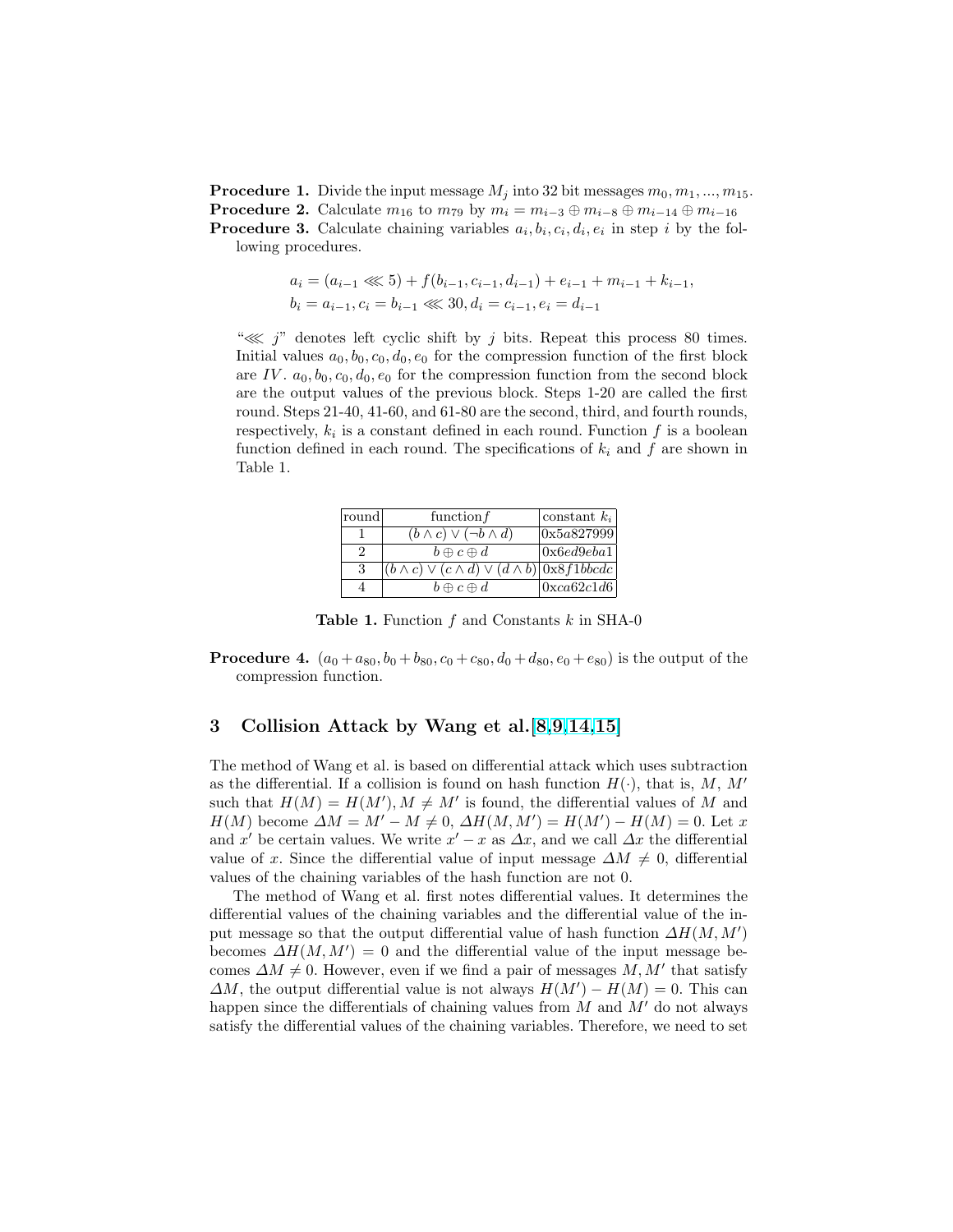conditions for satisfying the differential values of the chaining variables. We call these conditions "sufficient conditions". These procedures (deciding the differential value of the input message, differential values of the chaining variables and sufficient conditions) are pre-computations.

We start collision search by using the differential value of input message  $\Delta M$  and sufficient conditions decided in the pre-computation phase. First, we search for message M satisfying all sufficient conditions. Next, we calculate  $M' =$  $M + \Delta M$ . M and M' thus become collision messages, that is,  $H(M) = H(M')$ . In order to efficiently locate a message that satisfies all sufficient conditions, message modification can be used.

### 3.1 Message modification for SHA-0 and MD-family

First, we explain message modification for SHA-0, and clarify the range wherein message modification can be applied. Next, since we use the idea of cancel method, which is originally proposed for MD-family, as part of the proposed submarine modification, we explain the procedures of cancel method.

#### Message Modification for SHA-0 [\[14\]](#page-14-0)

Message modification for SHA-0 can generate messages satisfying all sufficient conditions in steps 1-16 with probability of 1. This procedure is shown below.

- Message Modification for step  $i$   $(1 \le i \le 16)$ :
	- 1. Generate  $a_i$  satisfying all sufficient conditions for  $a_i$ .
	- 2. Calculate  $m_{i-1} \leftarrow a_i (a_{i-1} \ll 5) f(b_{i-1}, c_{i-1}, d_{i-1}) e_{i-1} k_{i-1}$ .

Transmission method was proposed by Wang et al as follows. These modifications are executed when sufficient conditions are checked and found to be not satisfied. In message modification for steps 17-20, differentials are generated in order to create a differential on a bit where the sufficient condition that we want to satisfy exists. From the specification of SHA-0, since we can freely choose messages only for steps 1-16, we input the differential on the message used in up to step 16. We then transfer this differential to step 17, which yields the differentials that impact the targeted bits in the subsequent steps.

### Multi-Message Modification for MD-family [\[8,9\]](#page-14-0)

Multi-message modification for the MD-family (which we call cancel method) involves modifying messages to satisfy the sufficient conditions from step 17 of the MD-family. In cancel method, differentials are input in steps which are not affected by message expansion, and then cancel the impact of those differentials. The differentials that are input appear in step 17 and later steps due to message expansion, and this leads to satisfaction of the sufficient conditions. Cancel method does not use the technique where the latent differential transfers.

#### 3.2 Collision Search for SHA-0

Collision search is done to locate a message that satisfies all sufficient conditions; it involves the use of 2 block messages. The sufficient conditions on the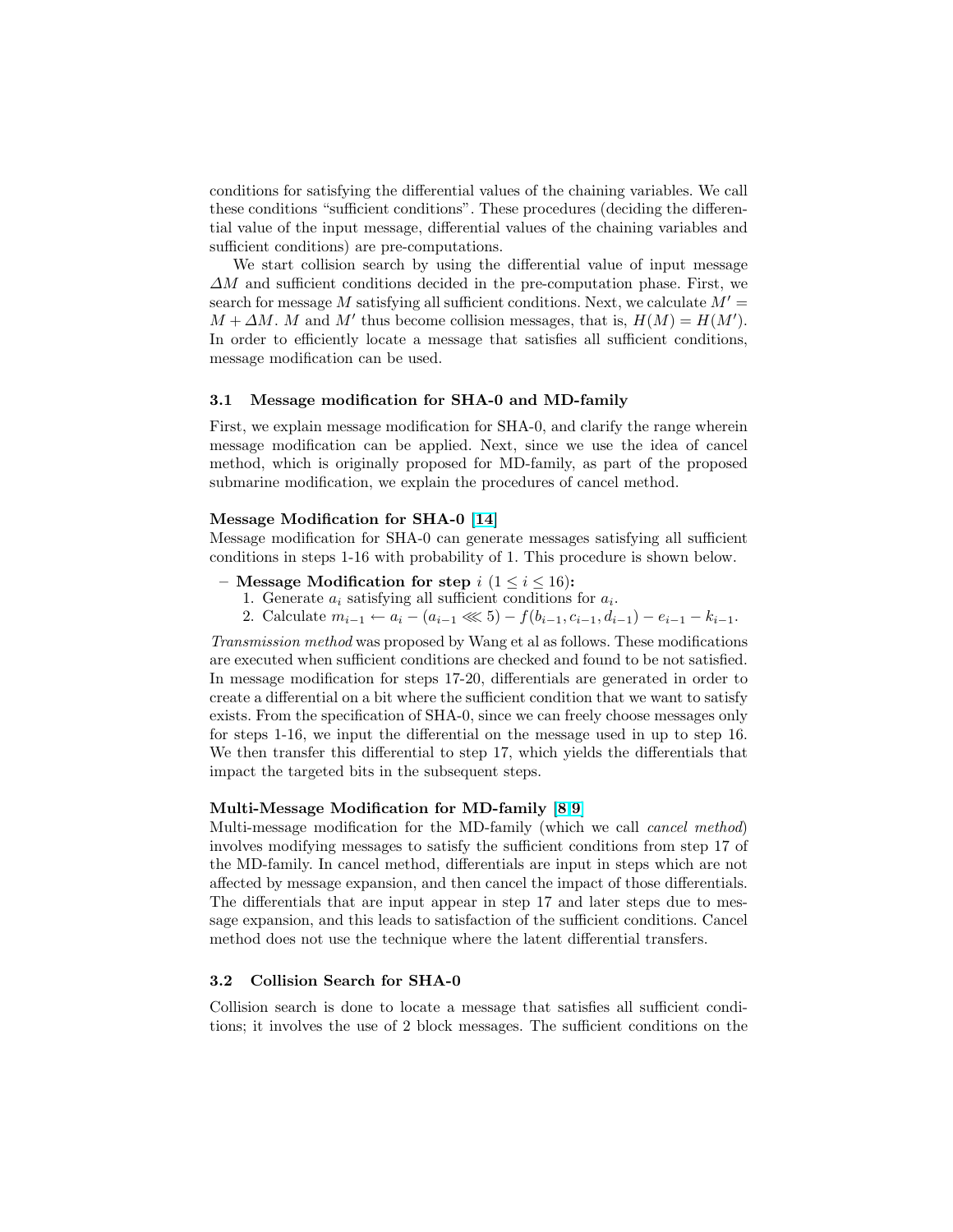first block are set in order to control the differentials of the chaining variables on the second block. Since all conditions are conditions of output values, they cannot be satisfied by message modification. Therefore, we don't execute any message modification when searching for a message that satisfies all sufficient conditions of the first block. Fortunately, since the complexity of message search in the first block  $(2^{14}SHA-0$  operations) is much smaller than that of the second block (2<sup>39</sup>SHA-0 operations), the complexity of the first block does not impact overall complexity. Collision search on the second block is done by using message modification. Furthermore, the early stopping technique can be used to efficiently find a message that satisfies the sufficient conditions. In the early stopping technique, after step 24 is calculated, the sufficient conditions up to step 24 are checked to determine whether they are satisfied or not. If all conditions are satisfied, steps from 25 are calculated. Otherwise, collision search is repeated from the first procedure. It is important to remember that this method still cannot find a message that is assured of satisfying the sufficient conditions in steps 21-24 with probability of almost 1. Submarine modification, proposed in this paper, can satisfy the sufficient conditions in steps 21-24 with probability of almost 1.

Another problem of the existing method is that it is impossible to execute the algorithm proposed by Wang et al. since their description of it is incomplete. We rectify this omission in Appendix B.

## 4 New Message Modification Techniques

The method of Wang et al. uses message modification to efficiently locate a collision. Their method can efficiently generate messages that satisfying the sufficient conditions up to step 20. However, Wang et al. did not propose message modification for subsequent steps. This section studies message modification, and proposes message modification so as to satisfy the sufficient conditions in steps 21 to 24. In this paper, we call this modification submarine modification. Since the structure of SHA-0 is very similar to those of the MD-family or SHA-1, submarine modification may also be applicable to those hash functions.

### 4.1 Main Idea of Submarine Modification

Transmission method can be applied to satisfy sufficient conditions for 5 steps from the start step of transmission<sup>3</sup>. If we use transmission method to satisfy sufficient condition for after step 22, we need to extend the range where the transmission differential can be started after step 17. Therefore, we use the idea of cancel method in order to extend the range where the transmission differential can be started. If we use the latent differential as the transmission differential, we can extend the range where the transmission differential can be started to step 19 followed by the 5 steps. In the case of SHA-0, the maximum number of latent period after step 17 is  $t = 3<sup>4</sup>$ . As a result, we can satisfy sufficient conditions

<sup>&</sup>lt;sup>3</sup> We confirm the number of applicable steps by a computer experiment

<sup>&</sup>lt;sup>4</sup> By considering a local collision and message expansion, we can find  $t = 3$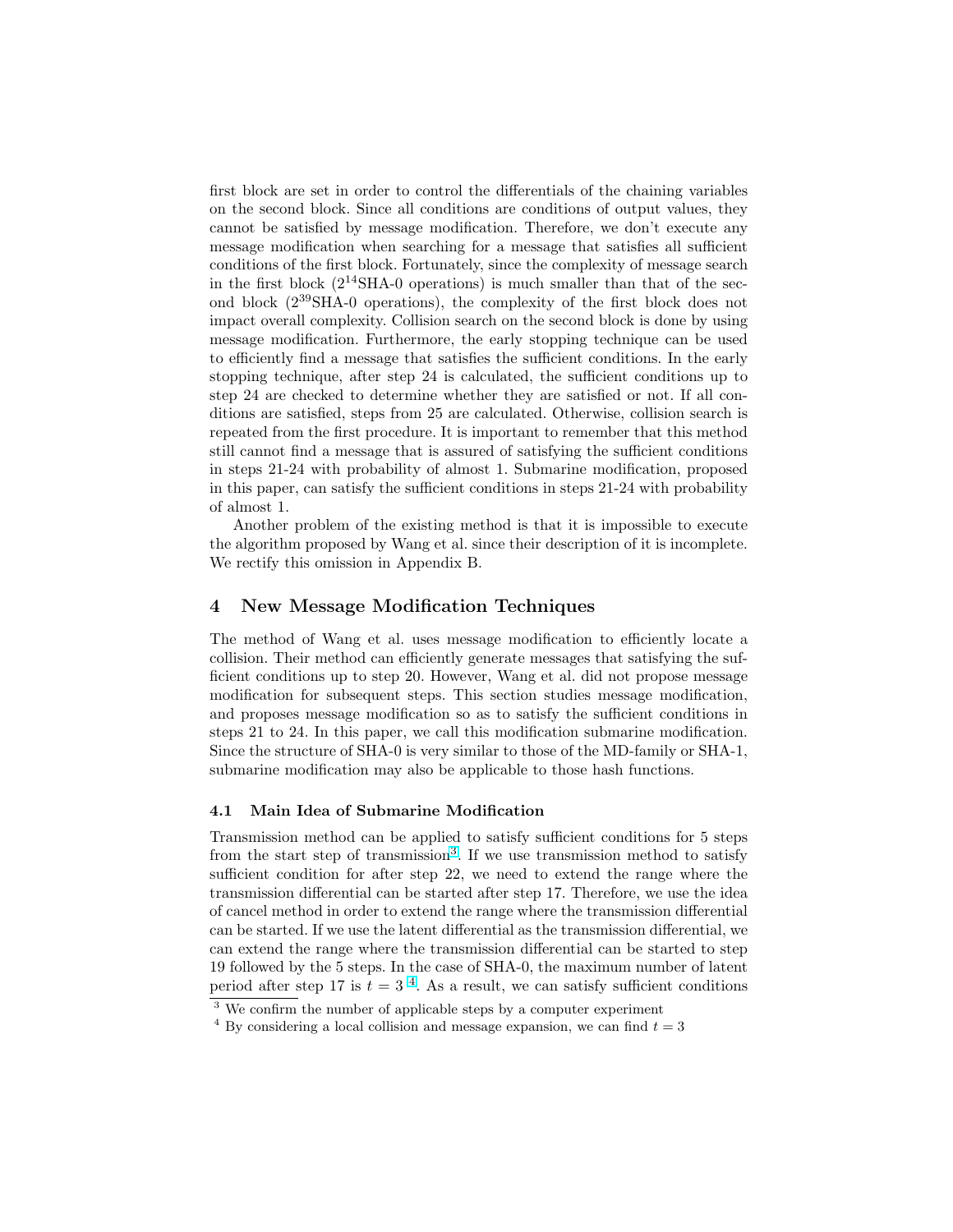for up to step 24 by combining ideas of cancel method and transmission method. We use the idea of cancel method to create the latent differential for steps 17-19. Since there is no influence for satisfied sufficient conditions in latent period by using cancel method, we can satisfy sufficient conditions for 5 steps from the start step of transmission by applying transmission method. A brief explanation of submarine modification is shown in Figure 1.



Fig. 1. Outline of Submarine Modification

Remark In this paper, we apply submarine modification to only the case of steps 21-24. However, submarine modification can be also applied to steps 17-20. We want to note that submarine modification is not limited to only the case of steps 21-24.

### 4.2 How to Construct Submarine Modification

Submarine modification involves inputting and offsetting differentials and transferring differentials. The procedure of submarine modification is as follows:

- 1. Decide differentials that satisfy a target sufficient condition in step  $j(j \geq 17)$ by considering the transfer of differentials.(The idea of transmission method)
- 2. Decide the method for inputting and offsetting differentials before step 16 to yield the necessary differentials in step  $j$ . (The idea of cancel method)

### 4.3 Proposal of Submarine Modification

There are 4 sufficient conditions from steps 21 to 24:  $a_{21,4} = a_{20,4}$  (or  $a_{21,4} \neq a_{22,4}$  $a_{20,4}), a_{22,2} = m_{21,2}, a_{22,4} = a_{21,4}$  (or  $a_{22,4} \neq a_{21,4}$ ),  $a_{23,2} = m_{22,2}$ . In this section, we propose message modification to satisfy each of these sufficient conditions.

**Theorem 1** Suppose we set following conditions as Extra Conditions.  $a_{6,6}$  =  $m_{5,6}, m_{6,11} \neq m_{5,6}, m_{7,6} = m_{5,6}, a_{7,4} = 0, a_{8,4} = 1, m_{10,4} \neq m_{5,6}.$  If we modify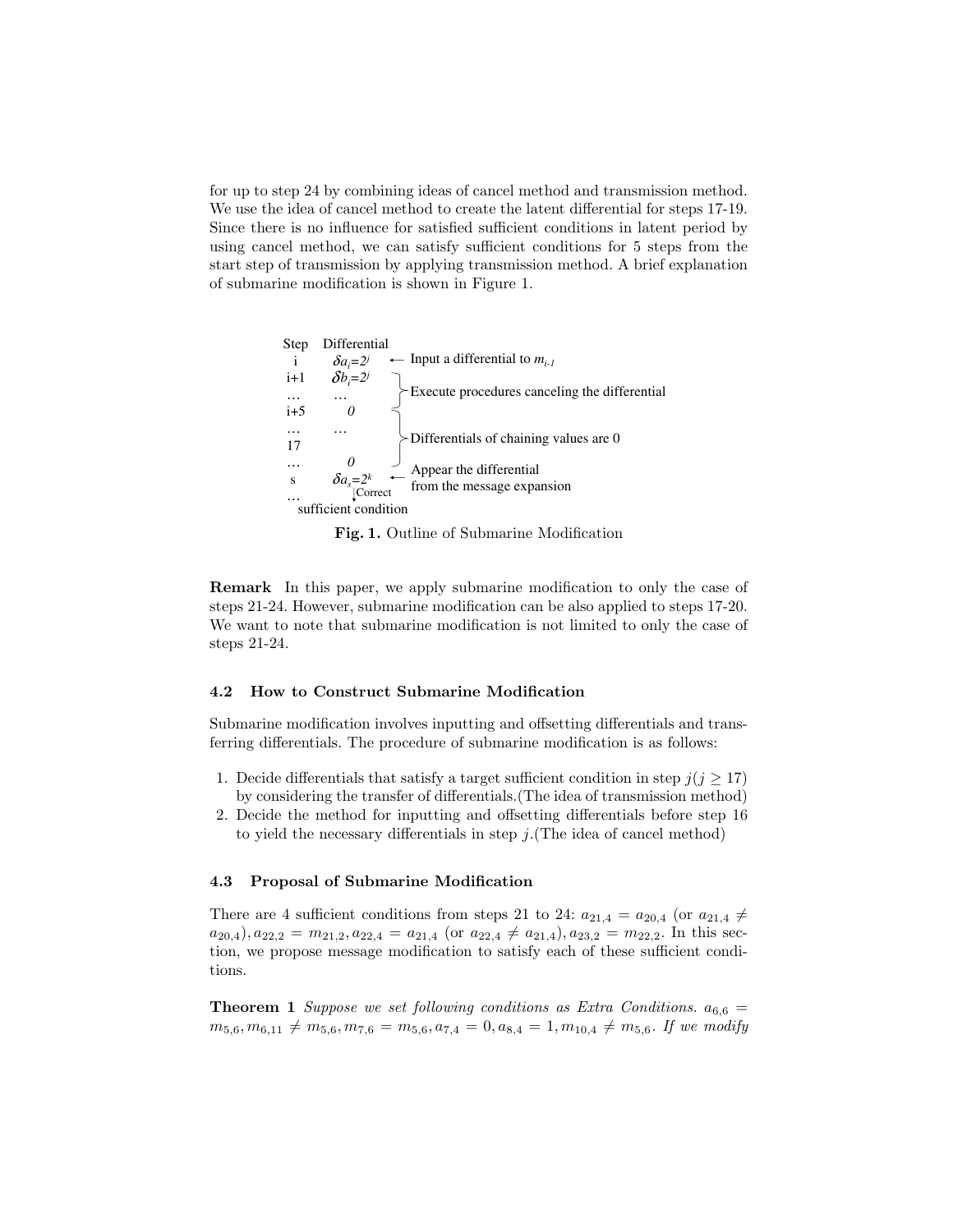the message as shown below, the sufficient condition  $a_{21,4} = a_{20,4}$  (or  $a_{21,4} \neq$  $a_{20,4}$ ) is satisfied with probability of almost 1.

$$
m_5 \leftarrow m_5 \oplus 2^5, m_6 \leftarrow m_6 \oplus 2^{10}, m_7 \leftarrow m_7 \oplus 2^5, m_{10} \leftarrow m_{10} \oplus 2^3
$$

In order to satisfy extra conditions, we generate messages that satisfy these extra conditions in advance by a method similar to that used to satisfy the sufficient conditions.

Proof We explain the change in each chaining variable Theorem 1 is executed in every step.

**Step 6.** In this step, differential  $\delta m_5 = \pm 2^5$  is input. Here,  $\delta x$  is the differential created by message modification on chaining variable x. In this step,  $a_6$  is calculated as follows:

$$
a_6 = (a_5 \lll 5) + f(b_5, c_5, d_5) + e_5 + m_5 + k_5.
$$

After this equation is calculated,  $\delta a_6$  becomes  $\delta a_6 = \pm 2^5$  because  $\delta m_5 =$  $\pm 2^5$ . Since  $a_{6,6} = m_{5,6}$  is set as the extra condition,  $\delta a_6 = \pm 2^5$  does not trigger differential carry. By this condition, since  $\delta m_5 = \pm 2^5$  does not cause carry in  $m_5$ , and the sign of  $\delta a_6$  and  $\delta m_{5,6}$  are the same, which confirms that no carry occurs.

**Step 7.** In step 7,  $a_7$  is calculated as follows:

$$
a_7 = (a_6 \lll 5) + f(b_6, c_6, d_6) + e_6 + m_6 + k_6.
$$

To ensure  $\delta a_7 = 0$ , we cancel  $\delta a_6 = \pm 2^5$  by  $\delta m_6 = \pm 2^{10}$ . Since  $m_{6,11} \neq m_{5,6}$ was set as the extra condition, the sign of  $\delta a_6 = \pm 2^5$  and the sign of  $\delta m_6 =$  $\pm 2^{10}$  become opposite, and they cancel each other. Due to this condition, in the case of  $m_{5,6} = 0$ ,  $m_{6,11}$  becomes  $m_{6,11} = 1$ . In this situation,  $m_{5,6}$ changes from 0 to 1 because of the differential, and  $m_{6,11}$  changes from 1 to 0. Since we have ensured that no carry occurs,  $\delta m_5$  and  $\delta m_6$  become  $\delta m_5 = 2^5$  and  $\delta m_6 = -2^{10}$ , respectively. Since  $\delta m_5 = 2^5$ ,  $\delta a_6$  becomes  $\delta a_6 = 2^5$ . Therefore,  $\delta a_7 = 0$  from  $\delta a_6 = 2^5 \ll 5 = 2^{10}$  and  $\delta m_6 = -2^{10}$ . In the case of  $m_{5,6} = 0$  and  $m_{6,11} = 1$ , a similar analysis finds that  $\delta a_7$  is assured of being 0.

**Step 8.** In step 8,  $a_8$  is calculated as follows:

$$
a_8 = (a_7 \lll 5) + f(b_7, c_7, d_7) + e_7 + m_7 + k_7.
$$

To ensure  $\delta a_8 = 0$ , we cancel  $\delta b_7 = \pm 2^5$  by  $\delta m_7 = \pm 2^5$ . Since  $m_{7,6} = m_{5,6}$ was set as the extra condition,  $m_{7,6} = 0$  when  $m_{5,6} = 0$ . In this situation,  $m_{5,6}$  changes from 0 to 1, and  $m_{7,6}$  changes from 0 to 1. Since we have ensured that no carry occurs,  $\delta m_5$  and  $\delta m_7$  become  $\delta m_5 = 2^5$  and  $\delta m_7 = 2^5$ . Since  $\delta m_5 = 2^5$ ,  $\delta a_6 = 2^5$ , that is,  $\delta b_7 = 2^5$ , respectively. Since function f is  $f(b_7, c_7, d_7) = (b_7 \wedge c_7) \vee (\neg b_7 \wedge d_7)$ , and  $c_{7,6} = 0, d_{7,8} = 1$  are ensured to be satisfied by the sufficient conditions; the 2nd bit of  $f(b_7, c_7, d_7)$  before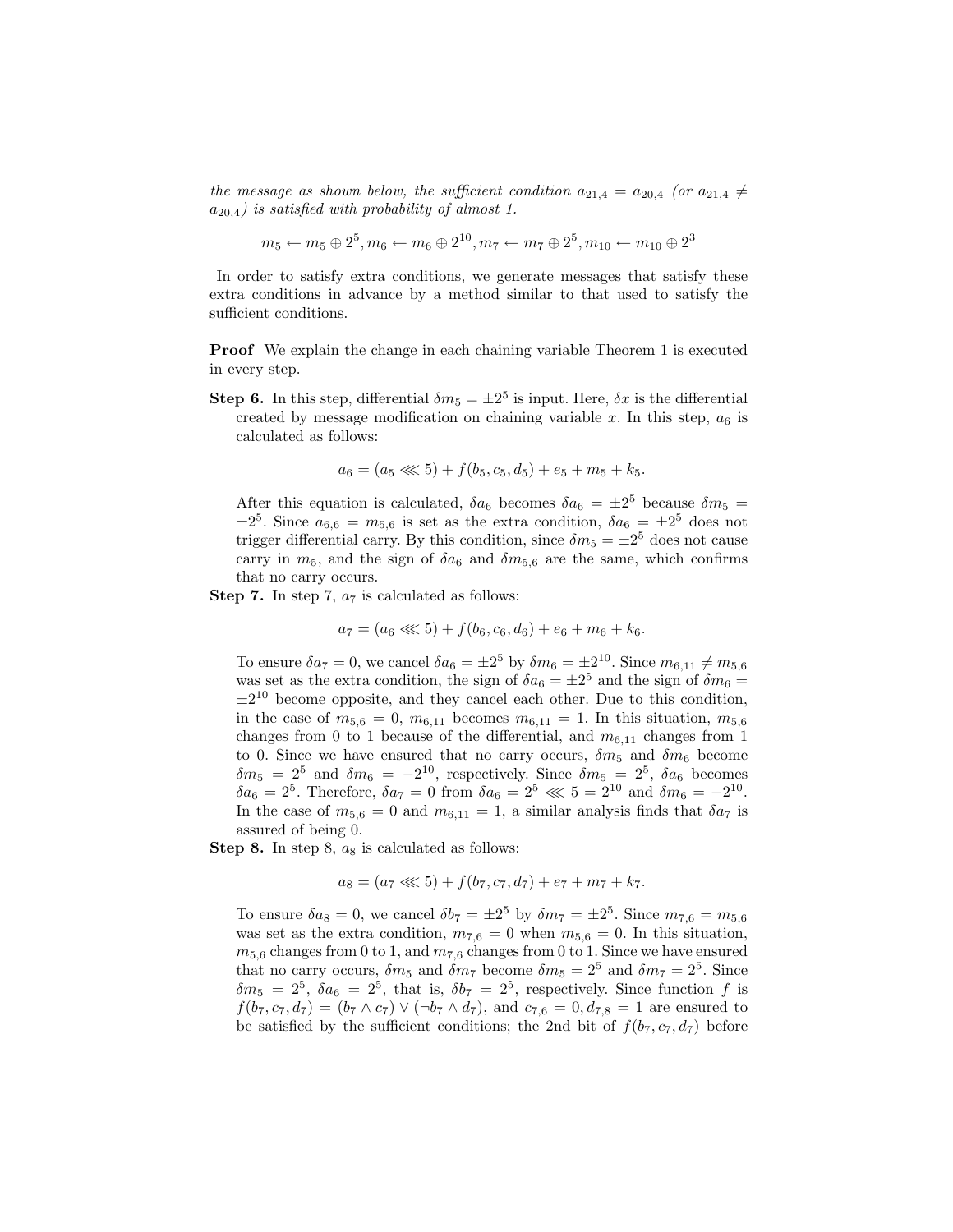differential input is 1, and the 2nd bit of  $f(b_7, c_7, d_7)$  after differential input is 0. Therefore,  $\delta f(b_7, c_7, d_7)$  becomes  $-2^5$  and is canceled by  $\delta m_7 = 2^5$ . As a result,  $\delta a_8$  becomes  $\delta a_8 = 0$ . In the case of  $m_{7,6} = 1$  and  $m_{5,6} = 1$ , a similar analysis confirms that  $\delta a_8$  is assured of being 0.

**Step 9.** In step 9,  $a_9$  is calculated as follows:

$$
a_9 = (a_8 \lll 5) + f(b_8, c_8, d_8) + e_8 + m_8 + k_8.
$$

Since  $a_{7,4} = 0$  is set as the extra condition, we can cancel  $\delta c_8 = \pm 2^3$  from the property of function f. Since the function f is  $f(b_8, c_8, d_8) = (b_8 \wedge c_8) \vee (\neg b_8 \wedge$  $d_8$ , if  $b_{8,4} = 0$ , the 4-th bit of  $f(b_8, c_8, d_8)$  is equal to  $d_{8,4}$ , and if  $b_{8,4} = 1$ , the 4-th bit of  $f(b_8, c_8, d_8)$  is equal to  $c_{8,4}$ . Therefore, since  $\delta c_8 = \pm 2^3$ ,  $\delta c_8 = \pm 2^3$ is canceled by setting the extra condition  $a_{7,4} = 0$ , that is,  $b_{8,4} = 0$ . As a result,  $\delta a_9$  becomes 0.

**Step 10.** In step 10,  $a_{10}$  is calculated as follows:

$$
a_{10} = (a_9 \lll 5) + f(b_9, c_9, d_9) + e_9 + m_9 + k_9.
$$

Since  $a_{8,4} = 1$  is set as the extra condition, we can cancel  $\delta d_9 = \pm 2^3$  from the property of function  $f$ . This basically follows Step 9.

**Step 11.** In step 11,  $a_{11}$  is calculated as follows:

$$
a_{11} = (a_{10} \lll 5) + f(b_{10}, c_{10}, d_{10}) + e_{10} + m_{10} + k_{10}.
$$

To ensure  $\delta a_{11} = 0$ , we cancel  $\delta e_{10} = \pm 2^3$  by  $\delta m_{10} = \pm 2^3$ . Since  $m_{10,4} \neq$  $m_{5,6}$  is set as the extra condition,  $m_{10,4}$  becomes  $m_{10,4} = 1$  when  $m_{5,6} = 0$ . In this situation,  $m_{5,6}$  changes from 0 to 1, and  $m_{10,4}$  changes from 1 to 0. Since we have ensured that no carry is triggered by the differential,  $\delta m_5$  and  $\delta m_{10}$  become  $\delta m_5 = 2^5$  and  $\delta m_{10} = -2^3$ , respectively. Since  $\delta m_5 = 2^5$ ,  $\delta a_6$ becomes  $\delta a_6 = 2^5$ , that is,  $\delta e_{10} = 2^3$ . Therefore,  $\delta e_{10} = 2^3$  is canceled by  $\delta m_{10} = -2^3$ , and  $\delta a_{11}$  becomes 0. In the case of  $m_{5,6} = 1$  and  $m_{10,4} = 0$ , a similar analysis shows that  $\delta a_{11}$  becomes 0.

From Step 17. Because of input differentials and message expansion, the following message differentials appear from step 19:  $\delta m_{18} = \pm 2^3$ ,  $\delta m_{19} = \pm 2^5$ and  $\delta m_{20} = \pm 2^{10}$ .  $\delta m_{18} = \pm 2^3$  is transferred as shown below, and  $a_{21,4} =$  $a_{20,4}$  (or  $a_{21,4} \neq a_{20,4}$ ) is satisfied by  $\delta a_{21} = \pm 2^3$ .

$$
\delta m_{18} = \pm 2^3 \to \delta a_{19} = \pm 2^3 \to \delta b_{20} = \pm 2^3 \to \delta a_{21} = \pm 2^3 \qquad \Box
$$

Remark We experimentally confirmed that the probability that this message modification can satisfy the target condition without affecting other sufficient conditions is almost 100%. The complexity of this message modification is less than the operations of 2 steps.

**Theorem 2** Suppose we set following conditions as Extra Conditions:  $a_{11,21} =$  $m_{10,21}, m_{11,26} \neq m_{10,21}, a_{10,23} = a_{9,23}, a_{12,19} = 0, a_{13,19} = 1, m_{15,19} \neq m_{10,21}, m_{19,26} \neq$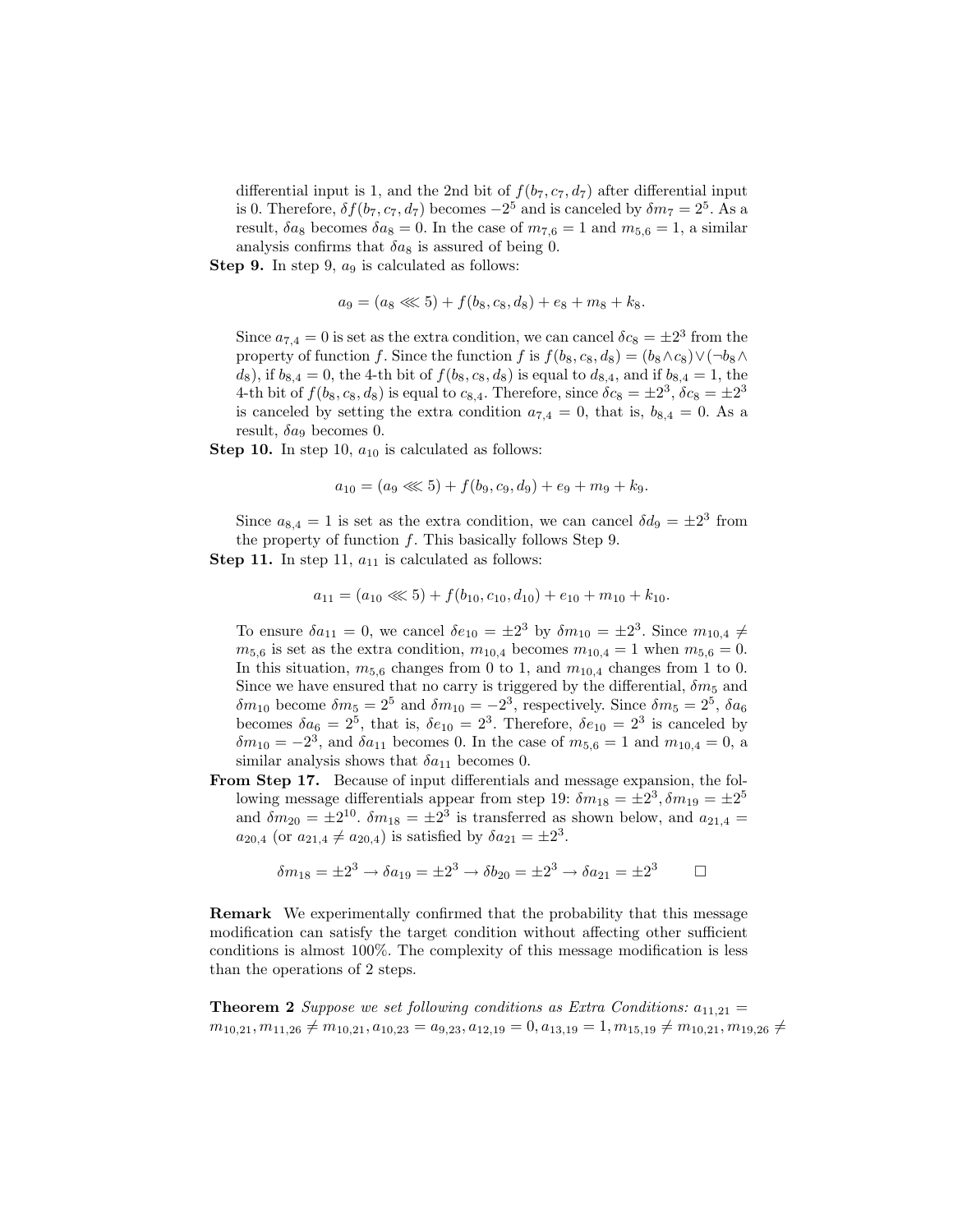$m_{18,21}$ . If we modify a message as shown below, the sufficient condition  $a_{22,2} =$  $m_{21,2}$  is satisfied with probability of almost 1.

$$
m_{10} \leftarrow m_{10} \oplus 2^{20}, m_{11} \leftarrow m_{11} \oplus 2^{25}, m_{15} \leftarrow m_{15} \oplus 2^{18}
$$

Proof Since the proof of Theorem 2 is almost the same as the proof of Theorem 1 and due to lack of space, we omit the explanation of this proof.

Remark We experimentally confirmed that the probability that this message modification can satisfy the target condition without affecting the other sufficient conditions is 97.5%. The complexity of this message modification is less than the operations of 3 steps.

**Theorem 3** Suppose we set the following conditions as Extra Conditions:  $a_{11,8} =$  $m_{10,8}, m_{11,13} \neq m_{10,8}, a_{10,10} = a_{9,10}, a_{12,6} = 0, a_{13,6} = 1, m_{15,6} \neq m_{10,8}, m_{19,13} \neq$  $m_{18,8}$ . If we modify the message as shown below, sufficient condition  $a_{22,4} = a_{21,4}$ (or  $a_{22,4} \neq a_{21,4}$ ) is satisfied with probability of almost 1.

$$
m_{10} \leftarrow m_{10} \oplus 2^7, m_{11} \leftarrow m_{11} \oplus 2^{12}, m_{15} \leftarrow m_{15} \oplus 2^5
$$

Proof Since the proof of Theorem 3 is almost same as that of Theorem 1 and due to lack of space, we omit the explanation of this proof.

Remark We experimentally confirmed that the probability that this message modification can satisfy the target condition without affecting the other sufficient conditions is almost 100%. The complexity of this message modification is less than the operations of 3 steps.

**Theorem 4** Suppose we set following conditions as Extra Conditions:  $a_{11,16} =$  $m_{10,16}, m_{11,21} \neq m_{10,16}, m_{12,16} \neq m_{10,16}, a_{12,14} = 0, a_{13,14} = 1, m_{15,14} \neq m_{10,16}, m_{19,21} \neq$  $m_{18,16}$ . If we modify the message as shown below, the sufficient condition  $a_{23,2} =$  $m_{22,2}$  is satisfied with probability of almost 1.

 $m_{10} \leftarrow m_{10} \oplus 2^{15}, m_{11} \leftarrow m_{11} \oplus 2^{20}, m_{12} \leftarrow m_{12} \oplus 2^{15}, m_{15} \leftarrow m_{15} \oplus 2^{13}$ 

Proof Since the proof of Theorem 4 is almost the same as the proof of Theorem 1 and due to lack of space, we omit the explanation of this proof.

Remark We experimentally confirmed that the probability that this message modification can satisfy the target condition without affecting the other sufficient conditions is 97%. The complexity of this message modification is less than the operations of 4 steps.

### 4.4 Application to SHA-1

Since a collision attack on SHA-1 [15] is similar to an attack on SHA-0, submarine modification would be applicable to SHA-1. This section considers the application of submarine modification to SHA-1.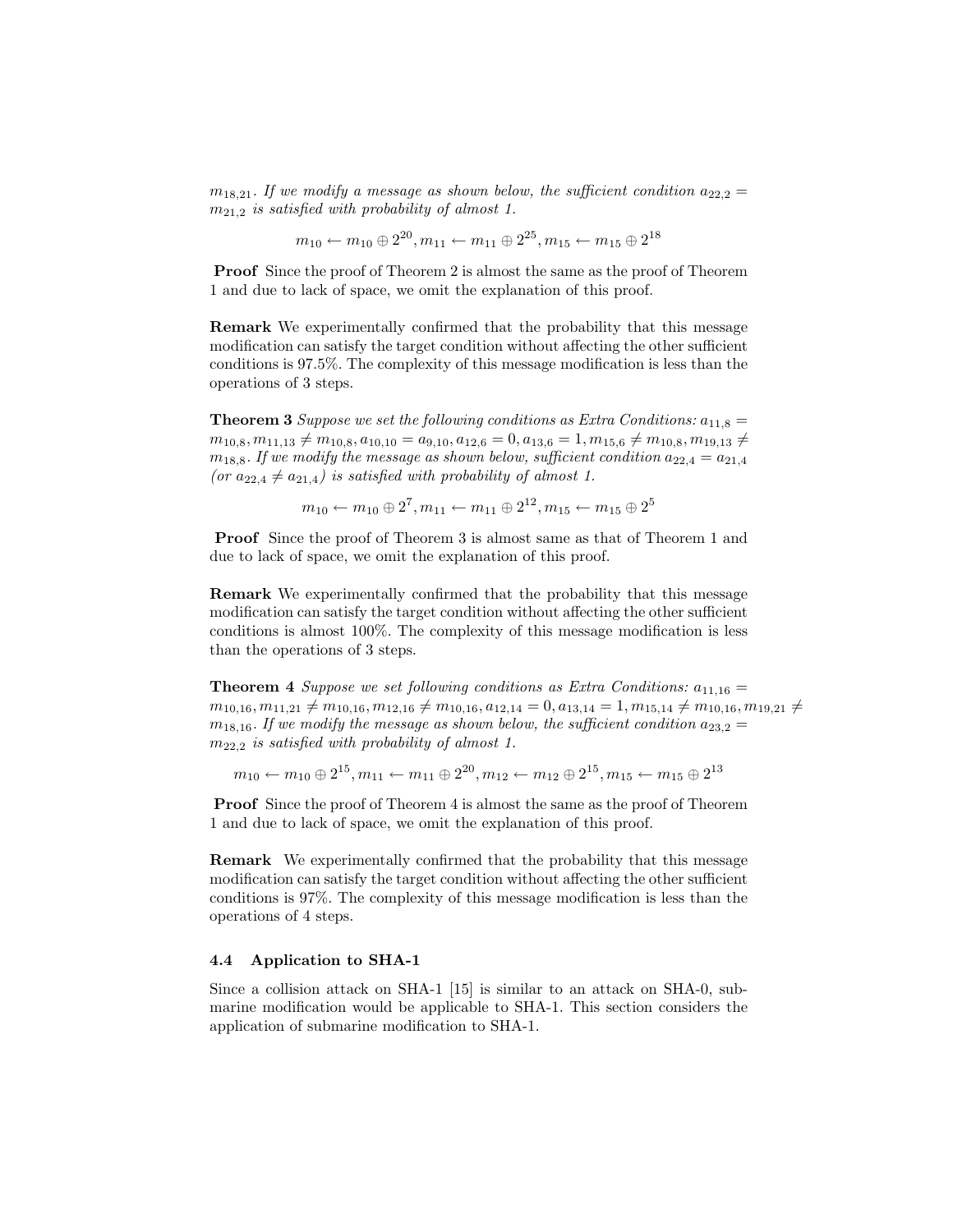Collision search of SHA-1 is done by using message modification as well as collision search of SHA-0. In SHA-1, only message modification for sufficient conditions up to step 22 has been proposed. Therefore, we discuss the possibility of applying submarine modification to realizing the sufficient conditions after step 22 of SHA-1. For example, we discuss message modification to satisfy  $a_{23,2} =$  $m_{22.2}.$ 

**Example** Suppose we set following conditions as Extra Conditions:  $a_{11,15}$  =  $m_{10,15}, m_{11,20} \neq m_{10,15}, a_{10,17} \neq m_{9,17}, a_{12,13} = 0, a_{13,13} = 1, m_{15,13} \neq m_{10,15}, m_{19,21} \neq$  $m_{18,16}$  If we modify the message as shown below, the sufficient condition  $a_{23,2} =$  $m_{22,2}$  is satisfied with probability of almost 1.

$$
m_{10} \leftarrow m_{10} \oplus 2^{14}, m_{11} \leftarrow m_{11} \oplus 2^{19}, m_{15} \leftarrow m_{15} \oplus 2^{12}
$$

However, this message modification can impact other sufficient conditions. An analysis of this is a future work.

If we execute this procedure, the following message differentials appear from step 19 due to message expansion:  $\delta m_{18} = \pm 2^{13} \pm 2^{15}, \delta m_{19} = \pm 2^{20}, \delta m_{20} =$  $\pm 2^{15}, \delta m_{21} = \pm 2^{14} \pm 2^{16}, \delta m_{22} = \pm 2^{21}$  Since  $m_{19,21} \neq m_{18,16}$  is set as the extra condition, we can minimize the probability of breaking the other sufficient conditions. We omit this explanation since it basically follows that of Theorem 2.

 $\delta m_{18} = \pm 2^{13}$  is transferred as shown below, and  $a_{23,2} = m_{22,2}$  is satisfied by  $\delta a_{23} = \pm 2.$ 

$$
\delta m_{18} = \pm 2^{13} \rightarrow \delta a_{19} = \pm 2^{13} \rightarrow \delta a_{20} = \pm 2^{18} \rightarrow \delta a_{21} = \pm 2^{23} \rightarrow \delta a_{22} = \pm 2^{28} \rightarrow \delta a_{23} = \pm 2^{28} \rightarrow \delta a_{23} = \pm 2^{28} \rightarrow \delta a_{23} = \pm 2^{28} \rightarrow \delta a_{23} = \pm 2^{28} \rightarrow \delta a_{23} = \pm 2^{28} \rightarrow \delta a_{23} = \pm 2^{28} \rightarrow \delta a_{23} = \pm 2^{28} \rightarrow \delta a_{23} = \pm 2^{28} \rightarrow \delta a_{23} = \pm 2^{28} \rightarrow \delta a_{23} = \pm 2^{28} \rightarrow \delta a_{23} = \pm 2^{28} \rightarrow \delta a_{23} = \pm 2^{28} \rightarrow \delta a_{23} = \pm 2^{28} \rightarrow \delta a_{23} = \pm 2^{28} \rightarrow \delta a_{23} = \pm 2^{28} \rightarrow \delta a_{23} = \pm 2^{28} \rightarrow \delta a_{23} = \pm 2^{28} \rightarrow \delta a_{23} = \pm 2^{28} \rightarrow \delta a_{23} = \pm 2^{28} \rightarrow \delta a_{23} = \pm 2^{28} \rightarrow \delta a_{23} = \pm 2^{28} \rightarrow \delta a_{23} = \pm 2^{28} \rightarrow \delta a_{23} = \pm 2^{28} \rightarrow \delta a_{23} = \pm 2^{28} \rightarrow \delta a_{23} = \pm 2^{28} \rightarrow \delta a_{23} = \pm 2^{28} \rightarrow \delta a_{23} = \pm 2^{28} \rightarrow \delta a_{23} = \pm 2^{28} \rightarrow \delta a_{23} = \pm 2^{28} \rightarrow \delta a_{23} = \pm 2^{28} \rightarrow \delta a_{23} = \pm 2^{28} \rightarrow \delta a_{23} = \pm 2^{28} \rightarrow \delta a_{23} = \pm 2^{28} \rightarrow \delta a_{23} = \pm 2^{28} \rightarrow \delta a_{23} = \pm 2^{28} \rightarrow \delta a_{23} = \pm 2^{28} \rightarrow \delta a_{23} = \pm 2^{28} \rightarrow \delta a_{
$$

Remark Wang et al. announced an improved version of their original attack on SHA-1 [\[15\]](#page-14-0) at NIST HASH WORKSHOP 2005 and CT-RSA'06 [\[12,13\]](#page-14-0).

## 5 Lack of Sufficient Conditions

When we use the sufficient conditions given by Wang et al. [\[14\]](#page-14-0), a collision attack does not necessarily succeed even if all sufficient conditions are satisfied. This problem occurs because their approach lacks two conditions. Our analysis, detailed below, showed that the missing conditions are  $b_{0,9} = 0$  and  $b_{0,11} = 1$ .

 $a_3$  is calculated as follows:

$$
a_3 = (a_2 \lll 5) + f(b_2, c_2, d_2) + e_2 + m_2 + k_2.
$$

We transform the above equation for  $f$ .

$$
f(b_2, c_2, d_2) = a_3 - (a_2 \lll 5) - e_2 - m_2 - k_2
$$

Since  $\Delta a_3 = 2 - 2^9 - 2^{11} + 2^{16}$ ,  $\Delta a_2 = -2^4 - 2^6 + 2^{11}$ ,  $\Delta e_2 = 0$  and  $\Delta m_2 =$  $2+2^6\pm 2^{31}$ ,  $\Delta f(b_2, c_2, d_2)$  is calculated as follows:

$$
\Delta f(b_2, c_2, d_2) = \Delta a_3 - (\Delta a_2 \ll 5) - \Delta e_2 - \Delta m_2
$$
  
=  $(2 - 2^9 - 2^{11} + 2^{16}) - ((-2^4 - 2^6 + 2^{11}) \ll 5) - 0 - (2 + 2^6 + 2 \pm 31)$   
=  $-2^6 \pm 2^{31}$ .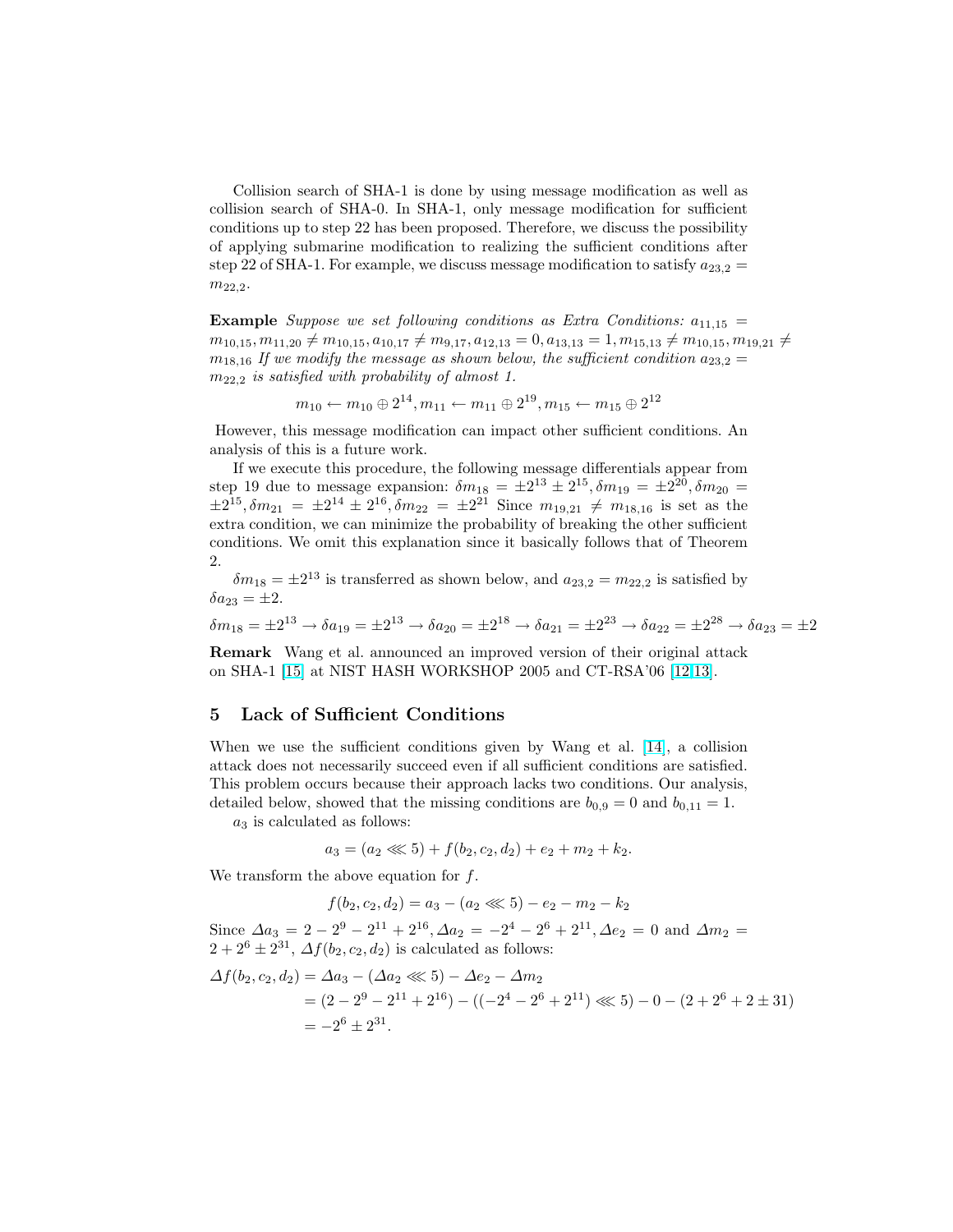Since  $\Delta b_2 = -2+2^6+2^{11}$ ,  $b_{2,2}$  is fixed to change from 1 to 0 due to the differential -2,  $b_{2,7}$  is fixed to change from 1 to 0,  $b_{2,8}$  is fixed to change from 1 to 0,  $b_{2,9}$ is fixed to change from  $0$  to 1 due to the use of differential  $2<sup>6</sup>$ . The sign of the change by differential  $\pm 2^{31}$  does not have to be considered since it is MSB. Here, we focus on the 7th and 9th bits.

First, we discuss the 7th bit. Wang et al. takes advantage of the fact that  $b_{2,7}$ changes from 1 to 0 in order to make differential  $-2^6$  on  $f(b_2, c_2, d_2)$ . From the property of  $f(b_2, c_2, d_2) = (b_2 \wedge c_2) \vee (\neg b_2 \wedge d_2)$ , if we set  $c_{2,7} = 1$  and  $d_{2,7} = 0$ , that is,  $a_{0,9} = 1$  and  $b_{0,9} = 0$  as sufficient conditions, we can make differential  $-2^6$ . However,  $b_{0,9} = 0$  was not one of the sufficient conditions described by Wang et al.

We turn now to the 9th bit.  $b_{2,9}$  changes from 0 to 1. Wang et al. cancel this influence in function f. From the property of  $f(b_2, c_2, d_2) = (b_2 \wedge c_2) \vee (\neg b_2 \wedge d_2),$ if we set  $c_{2,9} = d_{2,9}$ , that is,  $a_{0,11} = b_{0,11}$ , we can cancel the influence of the change of  $b_{2,9}$ . Since  $a_{0,11} = 1$  is one of the sufficient conditions given by Wang et al, we need to set  $b_{0,11} = 1$  as a sufficient condition. This sufficient condition was not specified by Wang et al.

From the above, we need to use  $b_{0,9} = 0$  and  $b_{0,11} = 1$  as sufficient conditions in addition to those given by Wang et al.

## 6 Complexity of Collision Search

Without the additional sufficient conditions the generation of a message that yields a collision will fail with probability  $\frac{3}{4}$ .

Combining the two additional sufficient conditions with those of Wang et al. and using submarine modification reduces the complexity of collision search to  $2^{36}$  SHA-0 operations. This calculation is given below.

- 1st block and Step 1-13 of 2nd block. The complexity of generating messages for these steps is insignificant. Refer to the paper written by Wang et al. [\[14\]](#page-14-0).
- Step 14-20 of 2nd block. The complexity of generating messages that satisfy all sufficient conditions in steps 14-20, including message modification, is less than 8 steps.
- Step 21 of 2nd block. The complexity of generating messages that satisfy all sufficient conditions up to step 21 including submarine modification is less than,

$$
8 + 1 + \frac{1}{2} \cdot 2 = 10.
$$

Step 22 of 2nd block. The complexity of generating messages that satisfy all sufficient conditions up to step 22 including submarine modification is calculated as follows: Let the complexity where conditions up to step 22 are satisfied and the number of times  $m_{14}, m_{15}$  is chosen is less than i times  $x_{22,i}$ . In this situation, the following equation below is valid. Here  $x_{22,0} = 0$ .

$$
x_{22,i} = \left(\frac{1}{2} \cdot 0.025\right)^{i-1} \cdot \left(10 + 1 + \frac{1}{2} \cdot 3 + \frac{1}{2} \cdot 3\right) + x_{22,i-1}
$$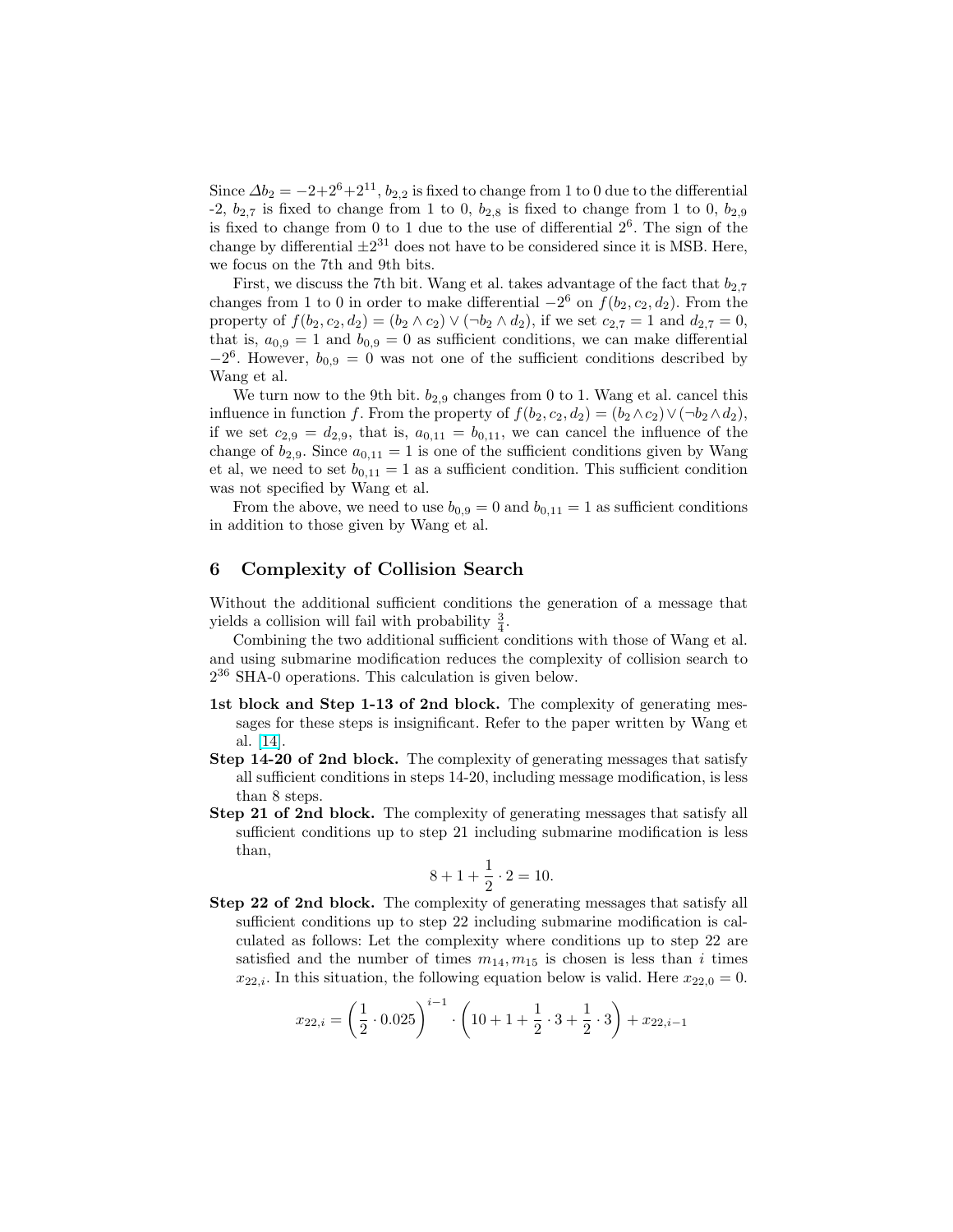| $M_{1block}$ (1459644c b87cdae1 ed98d4a6 7f5c304b a8606648 073dda8d 9f044c3a 2386c95f  |
|----------------------------------------------------------------------------------------|
| 8b611aa4 d66ed3b9 c4854f6e d57662b3 d687ebe0 f61cefe5 6d0252c2 01f298bc                |
| $h_{1block}$  41f3e784 96831ef3 563e0aa9 d7def7ba 232e8581                             |
| $ M_{2block} 76c21f$ b3 8a725c5a 13a6039c a23c1950 53e65762 b70bbb88 705ec5b6 079e5dd5 |
| f58793f6 d67d305e 352ee1b8 87c36500 fd012cb5 a51c4269 6a72aabd 7a2449cc                |
| $M'_{2block}$ f6c21ff1 8a725c5a 93a603de a23c1910 53e65722 b70bbbca f05ec5b4 879e5dd7  |
| f58793b6 567d305e b52ee1f8 07c36502 fd012cb7 251c4229 ea72aabd fa24498c                |
| $h_{2block}$   cad681a1 354105dc ac31607b 6ccaba44 c76d1948                            |

Table 2. An example of generated collision pair

The complexity is about 15 steps since  $\lim_{i \to \infty} x_{22,i} \approx 15$ .

Step 23 of 2nd block. The complexity of generating messages that satisfy all sufficient conditions up to step 23 including submarine modification is calculated as follows: Let the complexity where conditions up to step 23 are satisfied and the number of times  $m_{14}, m_{15}$  is chosen is less than i times  $x_{23,i}$ . In this situation, the following equation below is valid. Here  $x_{23,0} = 0$ .

$$
x_{23,i} = \left(\frac{1}{2} \cdot 0.03\right)^{i-1} \cdot \left(15 + 1 + \frac{1}{2} \cdot 4\right) + x_{23,i-1}
$$

The complexity is about 18 steps since  $\lim_{i \to \infty} x_{23,i} \approx 18$ .

Step  $i(i = 24 - 80)$  of 2nd block. Let the complexity of generating messages that satisfy all sufficient conditions up to the  $i-1$  step be  $y_{i-1}$ . If there are  $n_i$  sufficient conditions in the *i*-th step, the probability that all of them are satisfied is  $2^{-n_i}$ . Therefore,  $y_i$ , the complexity of generating messages that satisfy all sufficient conditions up to the *i*-th step, is  $y_i = (y_{i-1} + 1) \cdot 2^{n_i}$ . From this equation,  $y_{80} = 6180766429108$ . This is equivalent to  $2^{36}$  SHA-0 operations. From the above consideration, the total complexity of collision search is  $2^{36}$  SHA-0 operations.

Remark There is a possibility the collision attack could be further improved by using another differential path. We discuss this topic in Appendix A.

# 7 Conclusion

In this paper, we proposed submarine modification, message modification that can satisfy the sufficient conditions in steps 21-24. Moreover, we showed that submarine modification is applicable to SHA-1. We also showed that the sufficient conditions given by Wang et al. are incomplete since they are missing  $b_{0,9} = 0$  and  $b_{0,11} = 1$ . Therefore, even if a message that satisfies all sufficient conditions given by Wang et al. is discovered, a collision generation may fail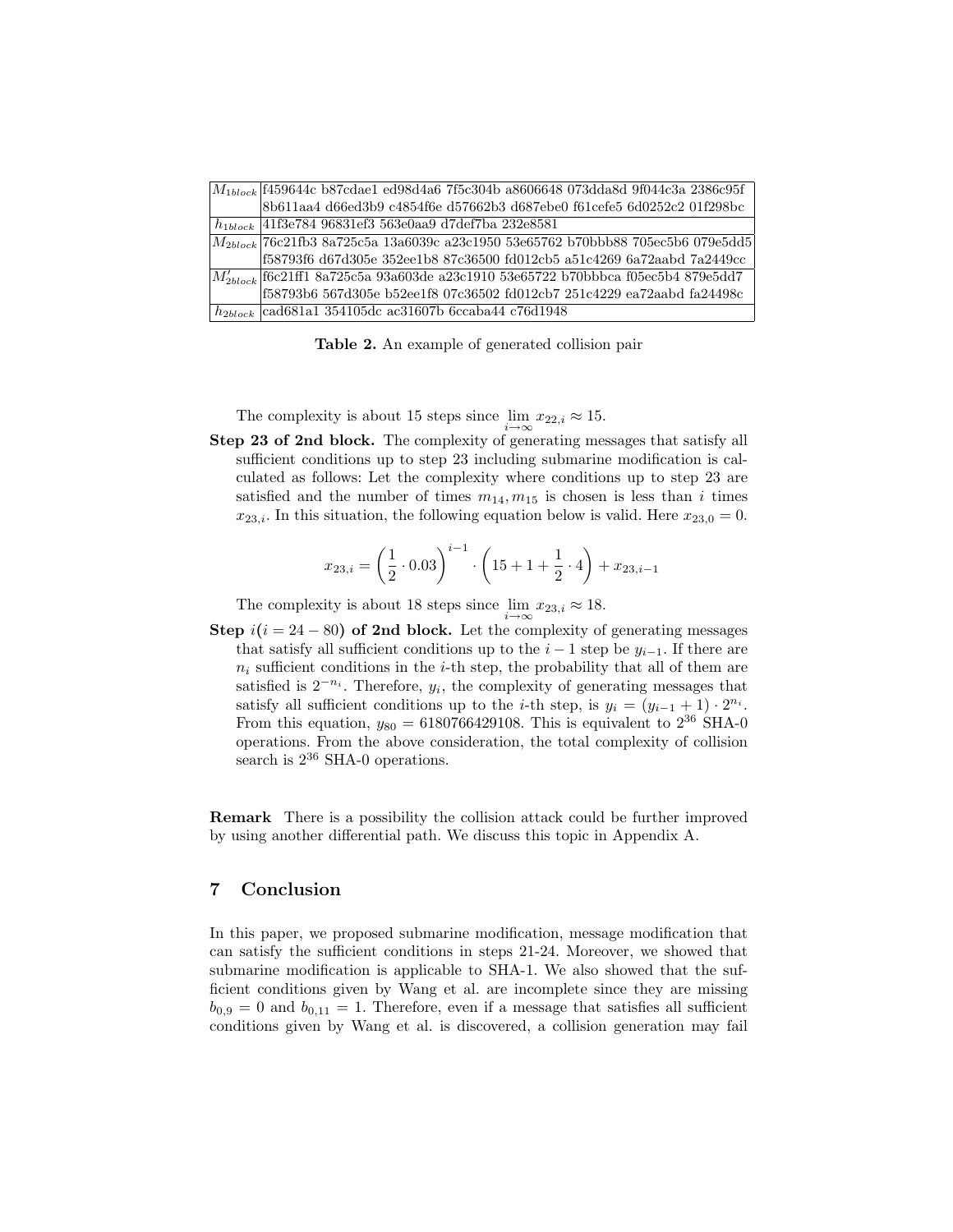<span id="page-14-0"></span>with probability  $\frac{3}{4}$ . By utilizing the two additional sufficient conditions and submarine modification, the complexity of collision search is reduced to 2<sup>36</sup> SHA-0 operations.

Table 2 shows a collision found by using the technique proposed herein.  $M_{1block}$  is a message of the 1st block,  $h_{1block}$  is the output of the compression function of the 1st block.  $M_{2block}$  is a message for the 2nd block,  $M_{2block}'$  is a message of 2nd block after the differential is input,  $h_{2block}$  is the output of the compression function of 2nd block.

Acknowledgement We would like to thank The Telecommunications Advancement Foundation for supporting our research.

## References

- 1. Eli Biham and Rafi Chen. Near Collisions of SHA-0. CRYPTO'04, LNCS 3152, pp290–305, Springer-Verlag, 2004.
- 2. Eli Biham, Rafi Chen, A. Joux, P. Carribault, W. Jalby and C. Lemuet. Collisions in SHA-0 and Reduced SHA-1. EUROCRYPT'05, LNCS 3494, pp36–57, Springer-Verlag, 2005.
- 3. Florent Chabaud and Antoine Joux. Differential Collisions in SHA-0. CRYPTO'98, LNCS 1462, pp56–71, Springer-Verlag, 1998.
- 4. Antoine Joux. Collision for SHA-0. Runm session of CRYPTO2004, August 2004.
- 5. NIST. Secure hash standard. Federal Information Processing Stacdard, FIPS-180, May 1993.
- 6. NIST. Secure hash standard. Federal Information Processing Stacdard, FIPS-180-1, April 1995.
- 7. Xiaoyun Wang, Dengguo Feng, Hui Chen, Xuejia Lai and Xiuyuan Yu. Collision for Hash Functions MD4, MD5, HAVAL-128 and RIPEMD. In Rump Session of CRYPTO'04 and Cryptology ePrint Archive, Report 2004/199.
- 8. Xiaoyun Wang, Xuejia Lai, Dengguo Feng, Hui Chen and Xiuyuan Yu. Cryptanalysis of the Hash Functions MD4 and RIPEMD. EUROCRYPT'05, LNCS 3494, pp1–18, Springer-Verlag, 2005.
- 9. Xiaoyun Wang and Hongbo Yu. How to Break MD5 and Other Hash Functions. EUROCRYPT'05, LNCS 3494, pp19–35, Springer-Verlag, 2005.
- 10. Xiaoyun Wang. The Collision Attack on SHA-0. In Chinese, to appear on www.infosec.edu.cn, 1997.
- 11. Xiaoyun Wang. The Improved Collision Attack on SHA-0. In Chinese, to appear on www.infosec.edu.cn, 1998.
- 12. Xiaoyun Wang, Andrew C Yao, and Frances Yao. Cryptanalysis on SHA-1 Hash Function . Keynote Speech at CRYPTOGRAPHIC HASH WORKSHOP.
- 13. Xiaoyun Wang. Cryptanalysis of Hash functions and Potential Dangers. Invited Talk at CT-RSA 2006.
- 14. Xiaoyun Wang, Hongbo Yu and Yiqun Lisa Yin. Efficient Collision Search Attack on SHA-0. CRYPTO'05, LNCS 3621, pp1–16, Springer-Verlag, 2005.
- 15. Xiaoyun Wang, Yiqun Lisa Yin and Hongbo Yu. Finding Collisions in the Full SHA-1. CRYPTO'05, LNCS 3621, pp17–36, Springer-Verlag, 2005.